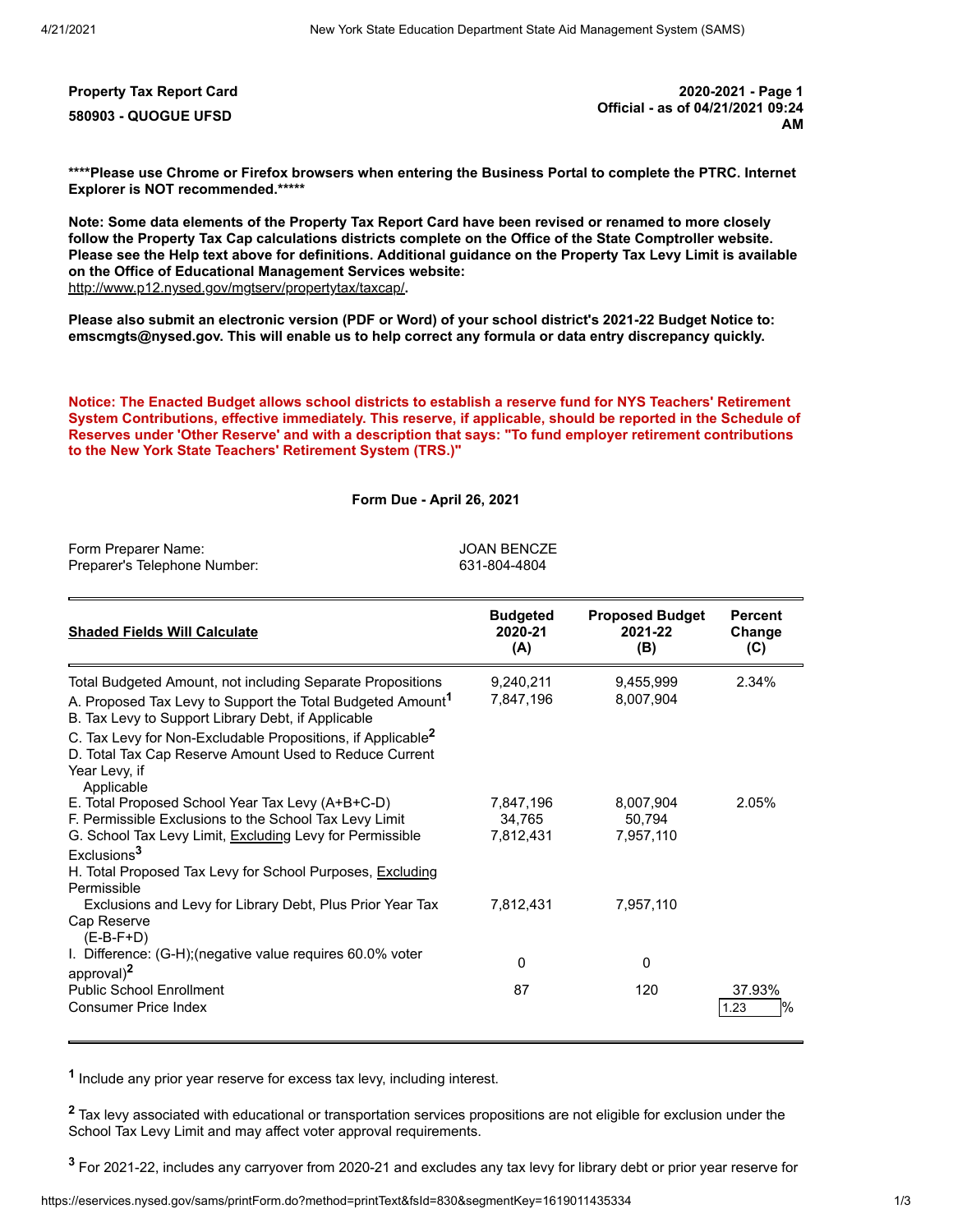**Characters)\*\***

excess tax levy, including interest.

|                             |                                                                                                                                                         |                                 | <b>Actual 2020-21</b><br>(D)      |        | <b>Estimated 2021-22</b><br>(E)            |                                                                            |
|-----------------------------|---------------------------------------------------------------------------------------------------------------------------------------------------------|---------------------------------|-----------------------------------|--------|--------------------------------------------|----------------------------------------------------------------------------|
| Percent of the Total Budget | Adjusted Restricted Fund Balance<br>Assigned Appropriated Fund Balance<br>Adjusted Unrestricted Fund Balance<br>Adjusted Unrestricted Fund Balance as a |                                 | 2,045,664<br>943.405<br>1,866,699 | 20.20% | 2,108,000<br>978.317<br>1,100,000          | 11.63%                                                                     |
|                             |                                                                                                                                                         |                                 | <b>Schedule of Reserve Funds</b>  |        |                                            |                                                                            |
| Reserve Type                | <b>Reserve Name</b>                                                                                                                                     | <b>Reserve</b><br>Description * | 3/31/21 Actual<br><b>Balance</b>  |        | 6/30/21 Estimated<br><b>Ending Balance</b> | Intended Use of the<br>Reserve in the<br>2021-22 School Year<br>(Limit 200 |

**Note: Be sure to click on the Save button at the bottom after each additional Reserve you add under Capital, Property Loss, Liability, or Other Reserve.**

<span id="page-1-0"></span>

| Capital                           | <b>FACILITY</b><br><b>PRESERVATION</b>          | For the cost of any<br>object or purpose                            | 1,001,514 | 1,002,000 | <b>FOR FUTURE USE</b> |
|-----------------------------------|-------------------------------------------------|---------------------------------------------------------------------|-----------|-----------|-----------------------|
|                                   | AND UPGRADE<br><b>CAPITAL</b><br><b>RESERVE</b> | for which bonds<br>may be issued.                                   |           |           |                       |
| Repair                            | <b>REPAIR</b><br><b>RESERVE</b>                 | For the cost of<br>repairs to capital                               | 221,014   | 222,000   | FOR FUTURE USE        |
|                                   |                                                 | improvements or<br>equipment.                                       |           |           |                       |
| Workers                           | <b>WORKERS'</b><br><b>COMPENSATION Workers</b>  | For self-insured                                                    | 265,166   | 266,000   | FOR FUTURE USE        |
| Compensation                      |                                                 | Compensation and<br>benefits.                                       |           |           |                       |
| Unemployment                      |                                                 | For reimbursement<br>to the State                                   |           |           |                       |
| Insurance                         |                                                 | Unemployment<br>Insurance Fund.                                     |           |           |                       |
| Reserve for Tax                   |                                                 | For the gradual use                                                 |           |           |                       |
| Reduction                         |                                                 | of the proceeds of<br>the sale of school<br>district real property. |           |           |                       |
| Mandatory<br>Reserve for          |                                                 | For proceeds from<br>the sale of district                           |           |           |                       |
| <b>Debt Service</b>               |                                                 | capital assets or<br>improvement,                                   |           |           |                       |
|                                   |                                                 | restricted to debt<br>service.                                      |           |           |                       |
| Insurance                         |                                                 | For liability, casualty,<br>and other types of                      |           |           |                       |
|                                   |                                                 | uninsured losses.                                                   |           |           |                       |
| <b>Property Loss</b><br>$+$ (add) |                                                 | To cover property<br>loss.                                          |           |           |                       |
| Liability                         |                                                 | To cover incurred<br>liability claims.                              |           |           |                       |